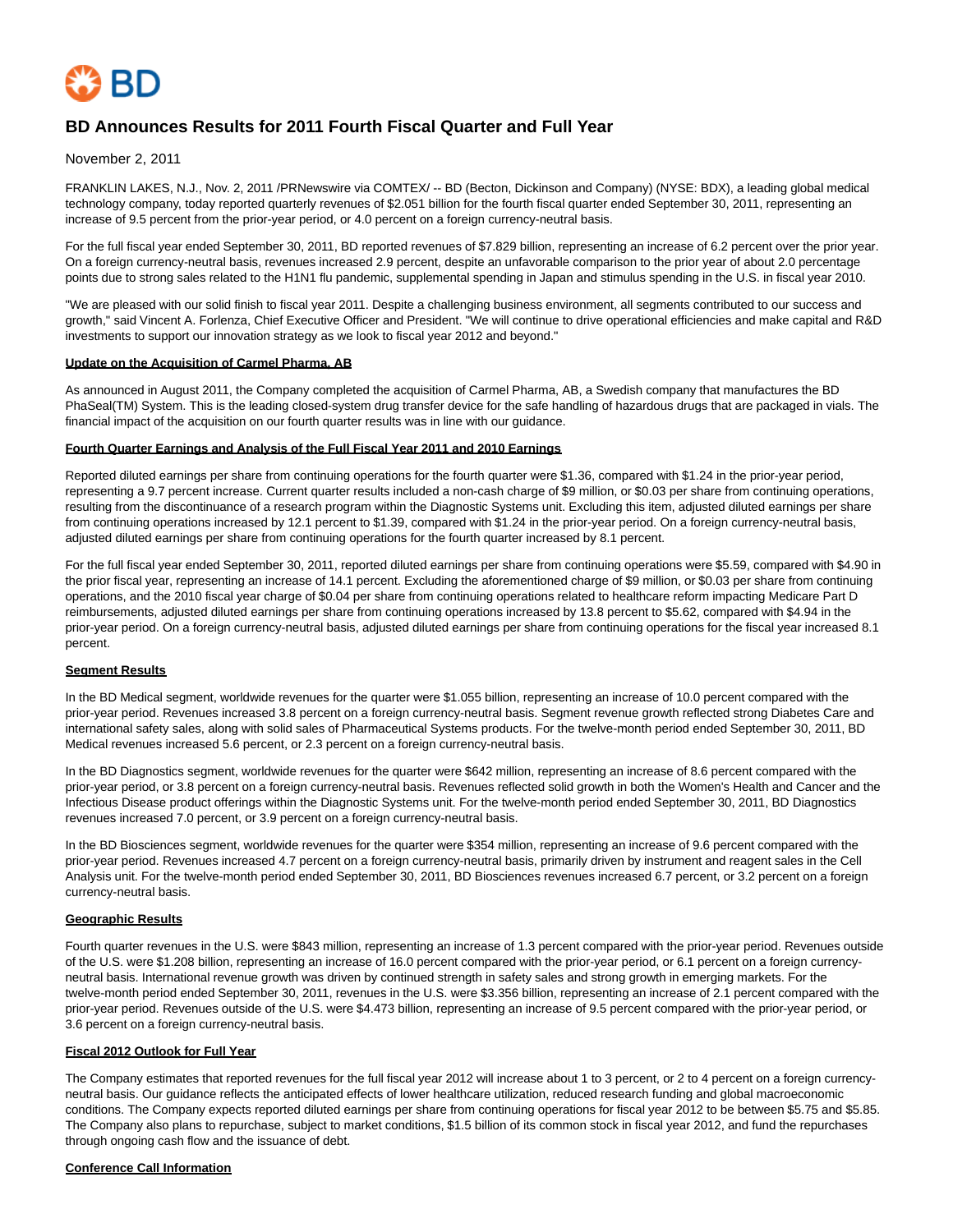A conference call regarding BD's fourth quarter results and its expectations for the full fiscal year 2012 will be broadcast live on BD's website, [www.bd.com/investors,](http://www.bd.com/investors) along with related slides, at 8:00 a.m. (ET) Wednesday, November 2, 2011. The slides will be available concurrent with the issuance of this press release a[t www.bd.com/investors.](http://www.bd.com/investors) The conference call will be available for replay on BD's website, [www.bd.com/investors,](http://www.bd.com/investors) or at 855-859-2056 (domestic) and 404-537-3406 (international) through the close of business on Wednesday, November 9, 2011, access code 16826583.

#### **Non-GAAP Financial Measures**

This news release contains certain non-GAAP financial measures. Reconciliations of these and other non-GAAP measures to the comparable GAAP measures are included in the attached financial tables.

### **About BD**

BD is a leading global medical technology company that develops, manufactures and sells medical devices, instrument systems and reagents. The Company is dedicated to improving people's health throughout the world. BD is focused on improving drug delivery, enhancing the quality and speed of diagnosing infectious diseases and cancers, and advancing research, discovery and production of new drugs and vaccines. BD's capabilities are instrumental in combating many of the world's most pressing diseases. Founded in 1897 and headquartered in Franklin Lakes, New Jersey, BD employs approximately 29,000 associates in more than 50 countries throughout the world. The Company serves healthcare institutions, life science researchers, clinical laboratories, the pharmaceutical industry and the general public. For more information, please visit [http://www.bd.com/.](http://www.bd.com/)

This press release, including the section entitled "Fiscal 2012 Outlook", contains certain estimates and other forward-looking statements (as defined under Federal securities laws) regarding BD's performance, including future revenues and earnings per share. All such statements are based upon current expectations of BD and involve a number of business risks and uncertainties. Actual results could vary materially from anticipated results described, implied or projected in any forward-looking statement. With respect to forward-looking statements contained herein, a number of factors could cause actual results to vary materially from any forward-looking statement. These factors include, but are not limited to: the unknown consequences of healthcare reform in the United States, including the impact of the reduction in Medicare and Medicaid payments to hospitals, pharmaceutical companies and other customers, which could reduce demand for our products and increase downward pricing pressure; adverse changes in regional, national or foreign economic conditions, including any impact that may result from the current global economic downturn on our ability to access credit markets and finance our operations, the demand for our products and services as a result of reduced government funding, lower utilization rates or otherwise, or our suppliers' ability to provide products needed for our operations; changes in interest or foreign currency exchange rates; competitive factors; pricing and market share pressures; difficulties inherent in product development and delays in product introductions; increases in energy costs and their effect on, among other things, the cost of producing BD's products; fluctuations in costs and availability of raw materials and in BD's ability to maintain favorable supplier arrangements and relationships; new or changing laws impacting our business or changes in enforcement practices with respect to such laws; uncertainties of litigation (as described in BD's filings with the Securities and Exchange Commission); future healthcare reform, including changes in government pricing and reimbursement policies or other cost containment reforms; the effects of potential pandemic diseases; our ability to successfully integrate any businesses we acquire; and issuance of new or revised accounting standards, as well as other factors discussed in BD's filings with the Securities and Exchange Commission. We do not intend to update any forward-looking statements to reflect events or circumstances after the date hereof except as required by applicable laws or regulations.

Contact: Monique N. Dolecki, Investor Relations - 201-847-5453 Colleen T. White, Corporate Communications - 201-847-5369

## BECTON DICKINSON AND COMPANY

CONSOLIDATED INCOME STATEMENTS

(Unaudited; Amounts in thousands, except per share data)

|                                                                              | Three Months Ended September 30, |               |          |  |  |  |
|------------------------------------------------------------------------------|----------------------------------|---------------|----------|--|--|--|
|                                                                              | 2011                             | 2010          | % Change |  |  |  |
| <b>REVENUES</b>                                                              | \$2,050,795                      | \$1,873,195   | 9.5      |  |  |  |
| Cost of products sold                                                        | 999,352                          | 900,933       | 10.9     |  |  |  |
| Selling and administrative                                                   | 487,232                          | 438,139       | 11.2     |  |  |  |
| Research and development                                                     | 126,054                          | 123,606       | 2.0      |  |  |  |
| TOTAL OPERATING COSTS                                                        |                                  |               |          |  |  |  |
| <b>AND EXPENSES</b>                                                          | 1,612,638                        | 1,462,678     | 10.3     |  |  |  |
| <b>OPERATING INCOME</b>                                                      | 438.157                          | 410,517       | 6.7      |  |  |  |
| Interest income                                                              | 1,915                            | 14,594        | (86.9)   |  |  |  |
| Interest expense                                                             | (22, 334)                        | (12, 278)     | 81.9     |  |  |  |
| Other income, net                                                            | 1,272                            | 1,285         | (1.0)    |  |  |  |
| INCOME FROM CONTINUING OPERATIONS BEFORE<br><b>INCOME TAXES</b>              | 419.010                          | 414.118       | 1.2      |  |  |  |
| Income tax provision                                                         | 117,606                          | 121,065       | (2.9)    |  |  |  |
| <b>INCOME FROM CONTINUING OPERATIONS</b>                                     | 301,404                          | 293,053       | 2.8      |  |  |  |
| (LOSS) INCOME FROM DISCONTINUED OPERATIONS<br>NET OF INCOME TAX PROVISION OF |                                  |               |          |  |  |  |
| \$81 AND \$27,645, RESPECTIVELY                                              | (1, 424)                         | 103,642       | ΝM       |  |  |  |
| <b>NET INCOME</b>                                                            | 299,980<br>\$                    | \$<br>396,695 | (24.4)   |  |  |  |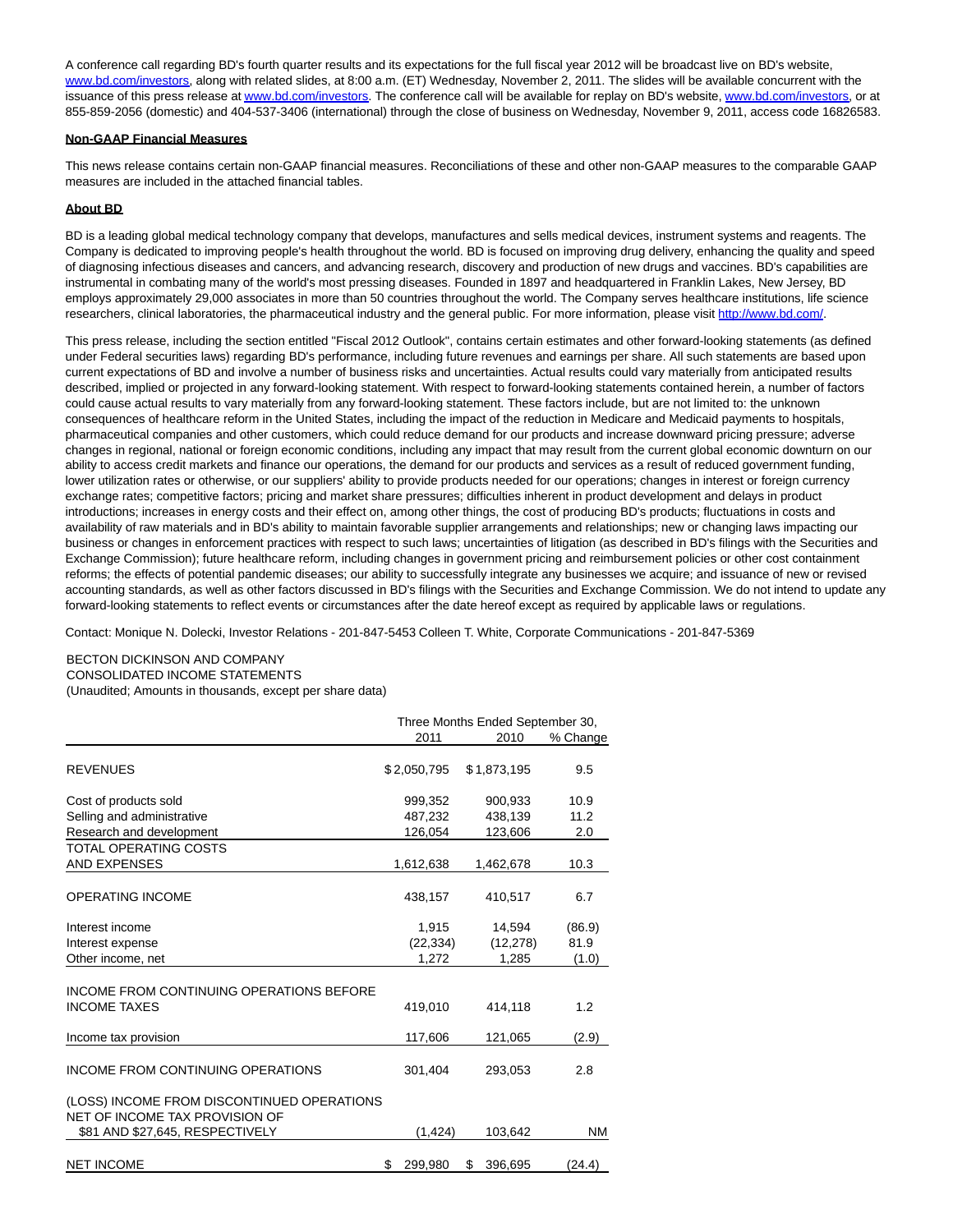## EARNINGS PER SHARE

| Basic:                                     |              |    |      |           |
|--------------------------------------------|--------------|----|------|-----------|
| Income from continuing operations          | \$<br>1.39   | S  | 1.27 | 9.4       |
| (Loss) Income from discontinued operations | \$<br>(0.01) | S  | 0.45 | <b>NM</b> |
| Net income (1)                             | \$<br>1.38   | \$ | 1.71 | (19.3)    |
| Diluted:                                   |              |    |      |           |
| Income from continuing operations          | \$<br>1.36   | \$ | 1.24 | 9.7       |
| (Loss) Income from discontinued operations | \$<br>(0.01) | \$ | 0.44 | <b>NM</b> |
| Net income (1)                             | \$<br>1.36   | \$ | 1.68 | (19.0)    |
|                                            |              |    |      |           |

AVERAGE SHARES OUTSTANDING

| Basic          | 216.726 | 231,396 |  |
|----------------|---------|---------|--|
| <b>Diluted</b> | 220.859 | 236.316 |  |

Page 1

NM - Not Meaningful

(1) Total per share amounts may not add due to rounding.

## BECTON DICKINSON AND COMPANY CONSOLIDATED INCOME STATEMENTS

(Unaudited; Amounts in thousands, except per share data)

|                                                                                                           |                        |             |             |             | Twelve Months Ended September 30, |
|-----------------------------------------------------------------------------------------------------------|------------------------|-------------|-------------|-------------|-----------------------------------|
|                                                                                                           |                        | 2011        |             | 2010        | % Change                          |
| <b>REVENUES</b>                                                                                           | \$7,828,904            |             | \$7,372,333 |             | 6.2                               |
| Cost of products sold                                                                                     |                        | 3,737,352   | 3,543,183   |             | 5.5                               |
| Selling and administrative                                                                                |                        | 1,851,774   |             | 1,721,356   | 7.6                               |
| Research and development                                                                                  |                        | 476,496     | 430,997     |             | 10.6                              |
| <b>TOTAL OPERATING COSTS</b>                                                                              |                        |             |             |             |                                   |
| <b>AND EXPENSES</b>                                                                                       |                        | 6,065,622   |             | 5,695,536   | 6.5                               |
| OPERATING INCOME                                                                                          | 1,763,282<br>1,676,797 |             |             |             | 5.2                               |
| Interest income                                                                                           | 43,209<br>35,129       |             |             |             | 23.0                              |
| Interest expense                                                                                          |                        | (84, 019)   |             | (51, 263)   | 63.9                              |
| Other (expense) income, net                                                                               |                        | (6, 209)    |             | 497         | ΝM                                |
| INCOME FROM CONTINUING OPERATIONS BEFORE                                                                  |                        |             |             | 1,661,160   |                                   |
| <b>INCOME TAXES</b>                                                                                       | 1,716,263              |             |             |             | 3.3                               |
| Income tax provision                                                                                      | 451,411                |             |             | 484,820     | (6.9)                             |
| INCOME FROM CONTINUING OPERATIONS                                                                         |                        | 1,264,852   |             | 1,176,340   | 7.5                               |
| INCOME FROM DISCONTINUED OPERATIONS<br>NET OF INCOME TAX PROVISION OF<br>\$792 AND \$40,703, RESPECTIVELY |                        | 6,142       |             | 141,270     | <b>NM</b>                         |
|                                                                                                           |                        |             |             |             |                                   |
| <b>NET INCOME</b>                                                                                         |                        | \$1,270,994 |             | \$1,317,610 | (3.5)                             |
| <b>EARNINGS PER SHARE</b>                                                                                 |                        |             |             |             |                                   |
| Basic:                                                                                                    |                        |             |             |             |                                   |
| Income from continuing operations                                                                         | \$                     | 5.72        | \$          | 5.02        | 13.9                              |
| Income from discontinued operations                                                                       | \$                     | 0.03        | \$          | 0.60        | (95.0)                            |
| Net income                                                                                                | \$                     | 5.75        | \$          | 5.62        | 2.3                               |
| Diluted:                                                                                                  |                        |             |             |             |                                   |
| Income from continuing operations                                                                         | \$                     | 5.59        | \$          | 4.90        | 14.1                              |
| Income from discontinued operations                                                                       | \$                     | 0.03        | \$          | 0.59        | (94.9)                            |
| Net income                                                                                                | \$                     | 5.62        | \$          | 5.49        | 2.4                               |
|                                                                                                           |                        |             |             |             |                                   |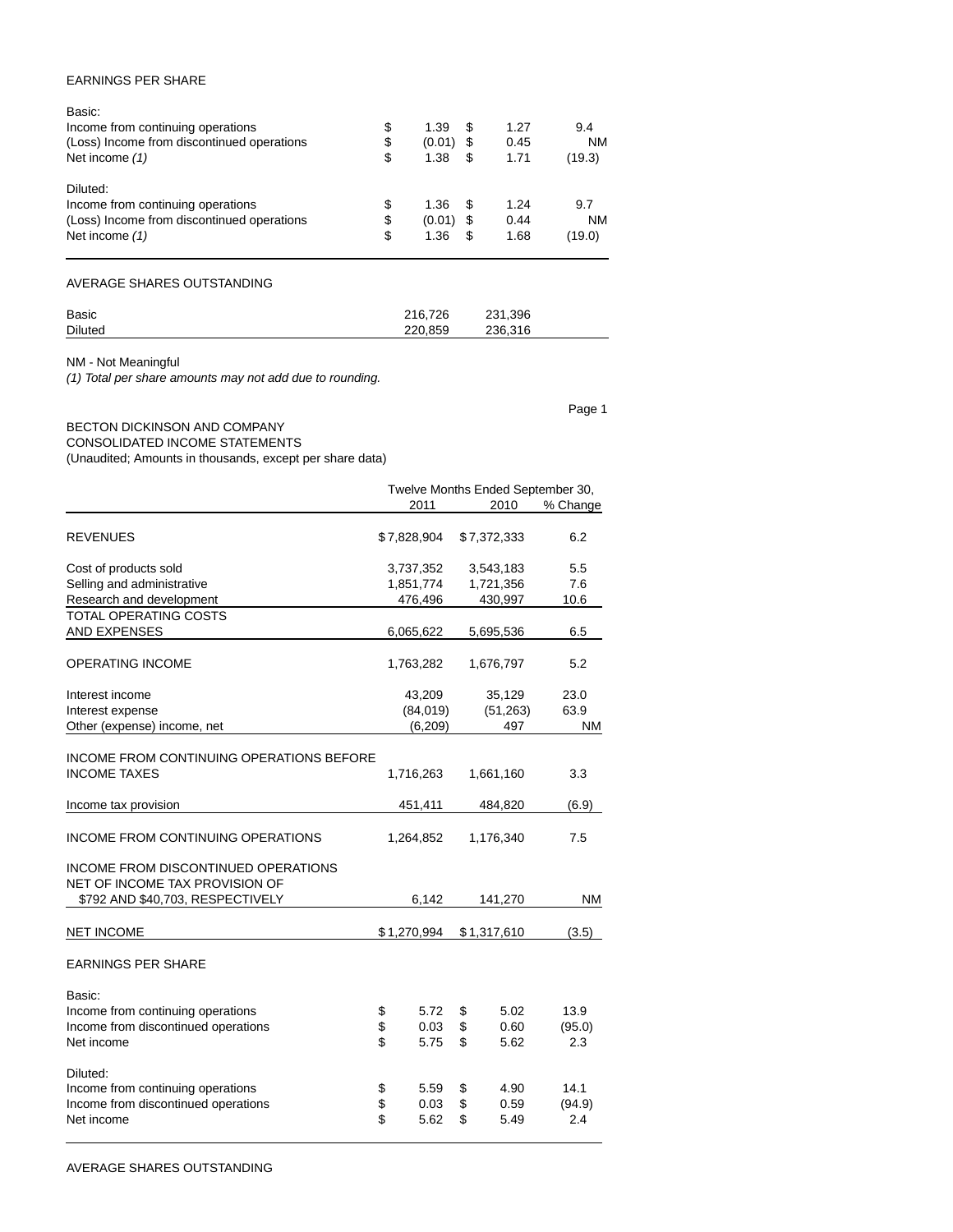| <b>Basic</b>   | 221.175 | 234.328 |
|----------------|---------|---------|
| <b>Diluted</b> | 226.280 | 240.136 |

## NM - Not Meaningful

Page 2

## BECTON DICKINSON AND COMPANY SUPPLEMENTAL REVENUE INFORMATION REVENUES BY SEGMENT AND GEOGRAPHIC AREA (Unaudited; Amounts in thousands)

|                       | Three Months Ended September 30, |             |    |             |          |  |  |  |
|-----------------------|----------------------------------|-------------|----|-------------|----------|--|--|--|
|                       | 2011                             |             |    | 2010        | % Change |  |  |  |
|                       |                                  |             |    |             |          |  |  |  |
| BD MEDICAL            |                                  |             |    |             |          |  |  |  |
| <b>United States</b>  | \$                               | 404,301     | \$ | 400,231     | 1.0      |  |  |  |
| International         |                                  | 650,290     |    | 558,374     | 16.5     |  |  |  |
| TOTAL                 |                                  | \$1,054,591 | \$ | 958,605     | 10.0     |  |  |  |
|                       |                                  |             |    |             |          |  |  |  |
| <u>BD DIAGNOSTICS</u> |                                  |             |    |             |          |  |  |  |
| <b>United States</b>  | \$                               | 313,603     | \$ | 307,721     | 1.9      |  |  |  |
| International         |                                  | 328,445     |    | 283,743     | 15.8     |  |  |  |
| TOTAL                 | \$                               | 642,048     | \$ | 591,464     | 8.6      |  |  |  |
|                       |                                  |             |    |             |          |  |  |  |
| <b>BD BIOSCIENCES</b> |                                  |             |    |             |          |  |  |  |
| <b>United States</b>  | \$                               | 124.619     | \$ | 124,009     | 0.5      |  |  |  |
| International         |                                  | 229,537     |    | 199,117     | 15.3     |  |  |  |
| TOTAL                 | \$                               | 354,156     | \$ | 323,126     | 9.6      |  |  |  |
|                       |                                  |             |    |             |          |  |  |  |
| TOTAL REVENUES        |                                  |             |    |             |          |  |  |  |
| <b>United States</b>  | \$                               | 842,523 \$  |    | 831,961     | 1.3      |  |  |  |
| International         |                                  | 1,208,272   |    | 1,041,234   | 16.0     |  |  |  |
| TOTAL                 |                                  | \$2,050,795 |    | \$1,873,195 | 9.5      |  |  |  |
|                       |                                  |             |    |             |          |  |  |  |

Page 3

BECTON DICKINSON AND COMPANY SUPPLEMENTAL REVENUE INFORMATION REVENUES BY SEGMENT AND GEOGRAPHIC AREA (Unaudited; Amounts in thousands)

|                       | Twelve Months Ended September 30, |                         |          |  |  |  |  |  |  |
|-----------------------|-----------------------------------|-------------------------|----------|--|--|--|--|--|--|
|                       | 2011                              | 2010                    | % Change |  |  |  |  |  |  |
|                       |                                   |                         |          |  |  |  |  |  |  |
| <b>BD MEDICAL</b>     |                                   |                         |          |  |  |  |  |  |  |
| <b>United States</b>  | \$1,625,044                       | \$1,596,336             | 1.8      |  |  |  |  |  |  |
| International         | 2,382,260                         | 2,200,096               | 8.3      |  |  |  |  |  |  |
| <b>TOTAL</b>          | \$4,007,304                       | \$3,796,432             | 5.6      |  |  |  |  |  |  |
|                       |                                   |                         |          |  |  |  |  |  |  |
| <b>BD DIAGNOSTICS</b> |                                   |                         |          |  |  |  |  |  |  |
| <b>United States</b>  |                                   | \$1,245,872 \$1,214,288 | 2.6      |  |  |  |  |  |  |
| International         | 1,234,605                         | 1,104,591               | 11.8     |  |  |  |  |  |  |
| <b>TOTAL</b>          | \$2,480,477                       | \$2,318,879             | 7.0      |  |  |  |  |  |  |
|                       |                                   |                         |          |  |  |  |  |  |  |
| <b>BD BIOSCIENCES</b> |                                   |                         |          |  |  |  |  |  |  |
| <b>United States</b>  | \$<br>484,853 \$                  | 475,941                 | 1.9      |  |  |  |  |  |  |
| International         | 856,270                           | 781,081                 | 9.6      |  |  |  |  |  |  |
| <b>TOTAL</b>          | \$1,341,123                       | \$1,257,022             | 6.7      |  |  |  |  |  |  |
|                       |                                   |                         |          |  |  |  |  |  |  |
| <b>TOTAL REVENUES</b> |                                   |                         |          |  |  |  |  |  |  |
| <b>United States</b>  | \$3,355,769                       | \$3,286,565             | 2.1      |  |  |  |  |  |  |
| International         | 4,473,135                         | 4,085,768               | 9.5      |  |  |  |  |  |  |
| <b>TOTAL</b>          | \$7,828,904                       | \$7,372,333             | 6.2      |  |  |  |  |  |  |
|                       |                                   |                         |          |  |  |  |  |  |  |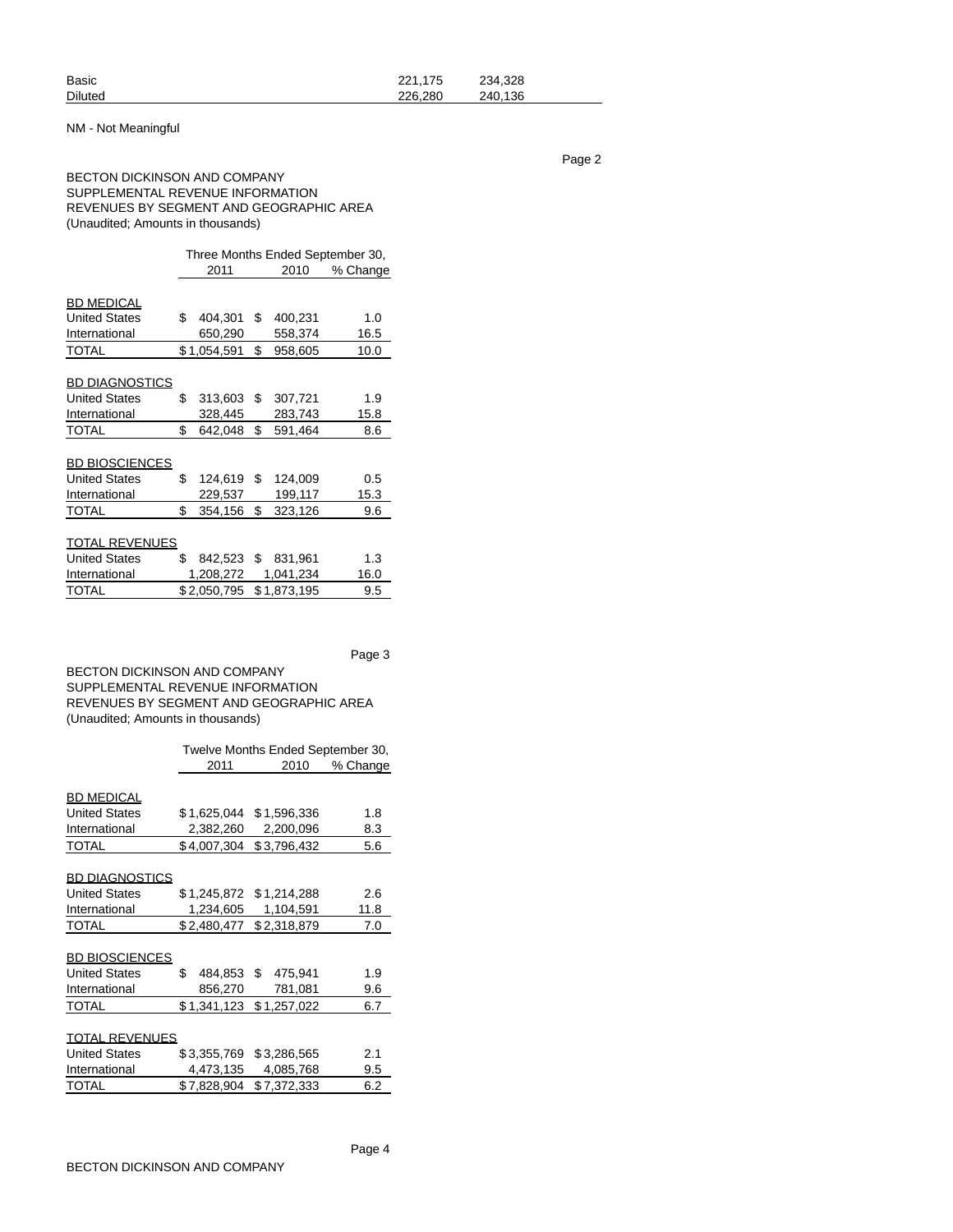### SUPPLEMENTAL REVENUE INFORMATION REVENUES BY BUSINESS SEGMENTS AND UNITS Three Months Ended September 30, (Unaudited; Amounts in thousands)

|                                    | <b>United States</b> |              |          |  |  |  |  |  |
|------------------------------------|----------------------|--------------|----------|--|--|--|--|--|
|                                    | 2011                 | 2010         | % Change |  |  |  |  |  |
|                                    |                      |              |          |  |  |  |  |  |
| <b>BD MEDICAL</b>                  |                      |              |          |  |  |  |  |  |
| Medical Surgical Systems \$246,746 |                      | \$256,290    | (3.7)    |  |  |  |  |  |
| Diabetes Care                      | 104,819              | 98,633       | 6.3      |  |  |  |  |  |
| <b>Pharmaceutical Systems</b>      | 52,736               | 45,308       | 16.4     |  |  |  |  |  |
| <b>TOTAL</b>                       | \$404,301            | \$400,231    | 1.0      |  |  |  |  |  |
|                                    |                      |              |          |  |  |  |  |  |
| <b>BD DIAGNOSTICS</b>              |                      |              |          |  |  |  |  |  |
| <b>Preanalytical Systems</b>       | \$161,556            | \$162,024    | (0.3)    |  |  |  |  |  |
| Diagnostic Systems                 | 152,047              | 145,697      | 4.4      |  |  |  |  |  |
| <b>TOTAL</b>                       | \$313,603            | \$307,721    | 1.9      |  |  |  |  |  |
|                                    |                      |              |          |  |  |  |  |  |
| <b>BD BIOSCIENCES</b>              |                      |              |          |  |  |  |  |  |
| Cell Analysis                      | \$<br>89,899         | \$<br>86,765 | 3.6      |  |  |  |  |  |
| Discovery Labware                  | 34,720               | 37,244       | (6.8)    |  |  |  |  |  |
| TOTAL                              | \$124,619            | \$124,009    | 0.5      |  |  |  |  |  |
|                                    |                      |              |          |  |  |  |  |  |
| TOTAL UNITED STATES \$842,523      |                      | \$831,961    | 1.3      |  |  |  |  |  |

Page 5

BECTON DICKINSON AND COMPANY SUPPLEMENTAL REVENUE INFORMATION REVENUES BY BUSINESS SEGMENTS AND UNITS Three Months Ended September 30, (continued) (Unaudited; Amounts in thousands)

|                                 | International |         |    |             |          |     |                        |
|---------------------------------|---------------|---------|----|-------------|----------|-----|------------------------|
|                                 |               |         |    |             | % Change |     |                        |
|                                 |               | 2011    |    | 2010        |          |     | Reported FXN FX Impact |
|                                 |               |         |    |             |          |     |                        |
| <b>BD MEDICAL</b>               |               |         |    |             |          |     |                        |
| Medical Surgical Systems \$     |               | 288,653 | \$ | 245,724     | 17.5     | 7.8 | 9.7                    |
| <b>Diabetes Care</b>            |               | 119,832 |    | 100,468     | 19.3     | 7.6 | 11.7                   |
| <b>Pharmaceutical Systems</b>   |               | 241,805 |    | 212,182     | 14.0     | 2.5 | 11.5                   |
| TOTAL                           | \$            | 650,290 | \$ | 558,374     | 16.5     | 5.8 | 10.7                   |
|                                 |               |         |    |             |          |     |                        |
| <b>BD DIAGNOSTICS</b>           |               |         |    |             |          |     |                        |
| <b>Preanalytical Systems</b>    | \$            | 167,044 | \$ | 144,421     | 15.7     | 5.7 | 10.0                   |
| <b>Diagnostic Systems</b>       |               | 161,401 |    | 139,322     | 15.8     | 6.2 | 9.6                    |
| TOTAL                           | \$            | 328,445 | \$ | 283,743     | 15.8     | 5.9 | 9.9                    |
|                                 |               |         |    |             |          |     |                        |
| <b>BD BIOSCIENCES</b>           |               |         |    |             |          |     |                        |
| Cell Analysis                   | \$            | 183,259 | \$ | 160,230     | 14.4     | 6.8 | 7.6                    |
| Discovery Labware               |               | 46,278  |    | 38,887      | 19.0     | 9.5 | 9.5                    |
| TOTAL                           | \$            | 229,537 | \$ | 199,117     | 15.3     | 7.3 | 8.0                    |
|                                 |               |         |    |             |          |     |                        |
| TOTAL INTERNATIONAL \$1,208,272 |               |         |    | \$1,041,234 | 16.0     | 6.1 | 9.9                    |

BECTON DICKINSON AND COMPANY SUPPLEMENTAL REVENUE INFORMATION REVENUES BY BUSINESS SEGMENTS AND UNITS Three Months Ended September 30, (continued) (Unaudited; Amounts in thousands)

|      |      | Total                  |
|------|------|------------------------|
|      |      | % Change               |
| 2011 | 2010 | Reported FXN FX Impact |

Page 6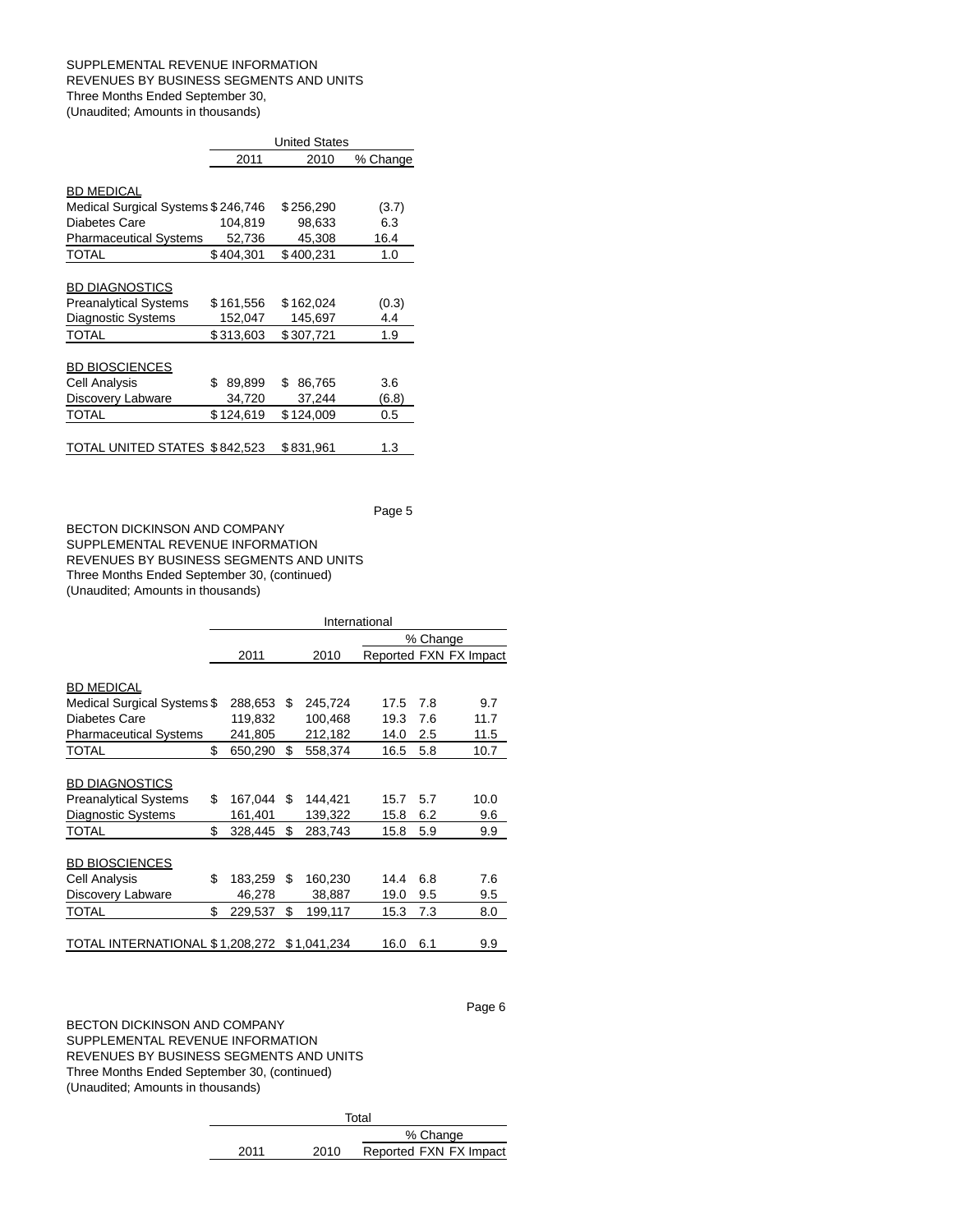| <b>BD MEDICAL</b>             |               |    |             |      |     |     |
|-------------------------------|---------------|----|-------------|------|-----|-----|
| Medical Surgical Systems \$   | 535,399       | \$ | 502,014     | 6.7  | 1.9 | 4.8 |
| Diabetes Care                 | 224.651       |    | 199,101     | 12.8 | 7.0 | 5.8 |
| <b>Pharmaceutical Systems</b> | 294,541       |    | 257,490     | 14.4 | 4.9 | 9.5 |
| <b>TOTAL</b>                  | \$1,054,591   | \$ | 958,605     | 10.0 | 3.8 | 6.2 |
|                               |               |    |             |      |     |     |
| <b>BD DIAGNOSTICS</b>         |               |    |             |      |     |     |
| <b>Preanalytical Systems</b>  | \$<br>328,600 | S  | 306,445     | 7.2  | 2.5 | 4.7 |
| <b>Diagnostic Systems</b>     | 313,448       |    | 285,019     | 10.0 | 5.2 | 4.8 |
| <b>TOTAL</b>                  | \$<br>642.048 | \$ | 591.464     | 8.6  | 3.8 | 4.8 |
|                               |               |    |             |      |     |     |
| <b>BD BIOSCIENCES</b>         |               |    |             |      |     |     |
| Cell Analysis                 | \$<br>273,158 | S  | 246,995     | 10.6 | 5.7 | 4.9 |
| Discovery Labware             | 80,998        |    | 76,131      | 6.4  | 1.6 | 4.8 |
| <b>TOTAL</b>                  | \$<br>354,156 | \$ | 323,126     | 9.6  | 4.7 | 4.9 |
|                               |               |    |             |      |     |     |
| <b>TOTAL REVENUES</b>         | \$2.050.795   |    | \$1,873,195 | 9.5  | 4.0 | 5.5 |

BECTON DICKINSON AND COMPANY SUPPLEMENTAL REVENUE INFORMATION REVENUES BY BUSINESS SEGMENTS AND UNITS Twelve Months Ended September 30, (Unaudited; Amounts in thousands)

|                                 | <b>United States</b> |             |    |             |          |  |  |  |  |
|---------------------------------|----------------------|-------------|----|-------------|----------|--|--|--|--|
|                                 |                      | 2011        |    | 2010        | % Change |  |  |  |  |
|                                 |                      |             |    |             |          |  |  |  |  |
| <b>BD MEDICAL</b>               |                      |             |    |             |          |  |  |  |  |
| Medical Surgical Systems \$     |                      | 980,326     |    | \$1,007,322 | (2.7)    |  |  |  |  |
| Diabetes Care                   |                      | 400,809     |    | 383,783     | 4.4      |  |  |  |  |
| <b>Pharmaceutical Systems</b>   |                      | 243,909     |    | 205,231     | 18.8     |  |  |  |  |
| <b>TOTAL</b>                    |                      | \$1,625,044 |    | \$1,596,336 | 1.8      |  |  |  |  |
|                                 |                      |             |    |             |          |  |  |  |  |
| <b>BD DIAGNOSTICS</b>           |                      |             |    |             |          |  |  |  |  |
| <b>Preanalytical Systems</b>    | \$                   | 643,180     | \$ | 627,421     | 2.5      |  |  |  |  |
| Diagnostic Systems              |                      | 602,692     |    | 586,867     | 2.7      |  |  |  |  |
| TOTAL                           |                      | \$1,245,872 |    | \$1,214,288 | 2.6      |  |  |  |  |
|                                 |                      |             |    |             |          |  |  |  |  |
| <b>BD BIOSCIENCES</b>           |                      |             |    |             |          |  |  |  |  |
| Cell Analysis                   | \$                   | 342,322     | \$ | 326,916     | 4.7      |  |  |  |  |
| Discovery Labware               |                      | 142,531     |    | 149,025     | (4.4)    |  |  |  |  |
| TOTAL                           | \$                   | 484.853     | \$ | 475.941     | 1.9      |  |  |  |  |
|                                 |                      |             |    |             |          |  |  |  |  |
| TOTAL UNITED STATES \$3,355,769 |                      |             |    | \$3,286,565 | 2.1      |  |  |  |  |

Page 8

BECTON DICKINSON AND COMPANY SUPPLEMENTAL REVENUE INFORMATION REVENUES BY BUSINESS SEGMENTS AND UNITS Twelve Months Ended September 30, (continued) (Unaudited; Amounts in thousands)

|                                      | International |              |      |       |                        |  |  |  |  |  |
|--------------------------------------|---------------|--------------|------|-------|------------------------|--|--|--|--|--|
|                                      | % Change      |              |      |       |                        |  |  |  |  |  |
|                                      | 2011          | 2010         |      |       | Reported FXN FX Impact |  |  |  |  |  |
| <b>BD MEDICAL</b>                    |               |              |      |       |                        |  |  |  |  |  |
| Medical Surgical Systems \$1,101,407 |               | \$1.002.687  | 9.8  | 3.5   | 6.3                    |  |  |  |  |  |
| Diabetes Care                        | 465,668       | 401.976      | 15.8 | 9.1   | 6.7                    |  |  |  |  |  |
| <b>Pharmaceutical Systems</b>        | 815.185       | 795.433      | 2.5  | (1.9) | 4.4                    |  |  |  |  |  |
| <b>TOTAL</b>                         | \$2.382.260   | \$2,200,096  | 8.3  | 2.6   | 5.7                    |  |  |  |  |  |
| <b>BD DIAGNOSTICS</b>                |               |              |      |       |                        |  |  |  |  |  |
| <b>Preanalytical Systems</b>         | S<br>634.613  | 570.386<br>S | 11.3 | 4.9   | 6.4                    |  |  |  |  |  |
| <b>Diagnostic Systems</b>            | 599,992       | 534.205      | 12.3 | 5.8   | 6.5                    |  |  |  |  |  |

Page 7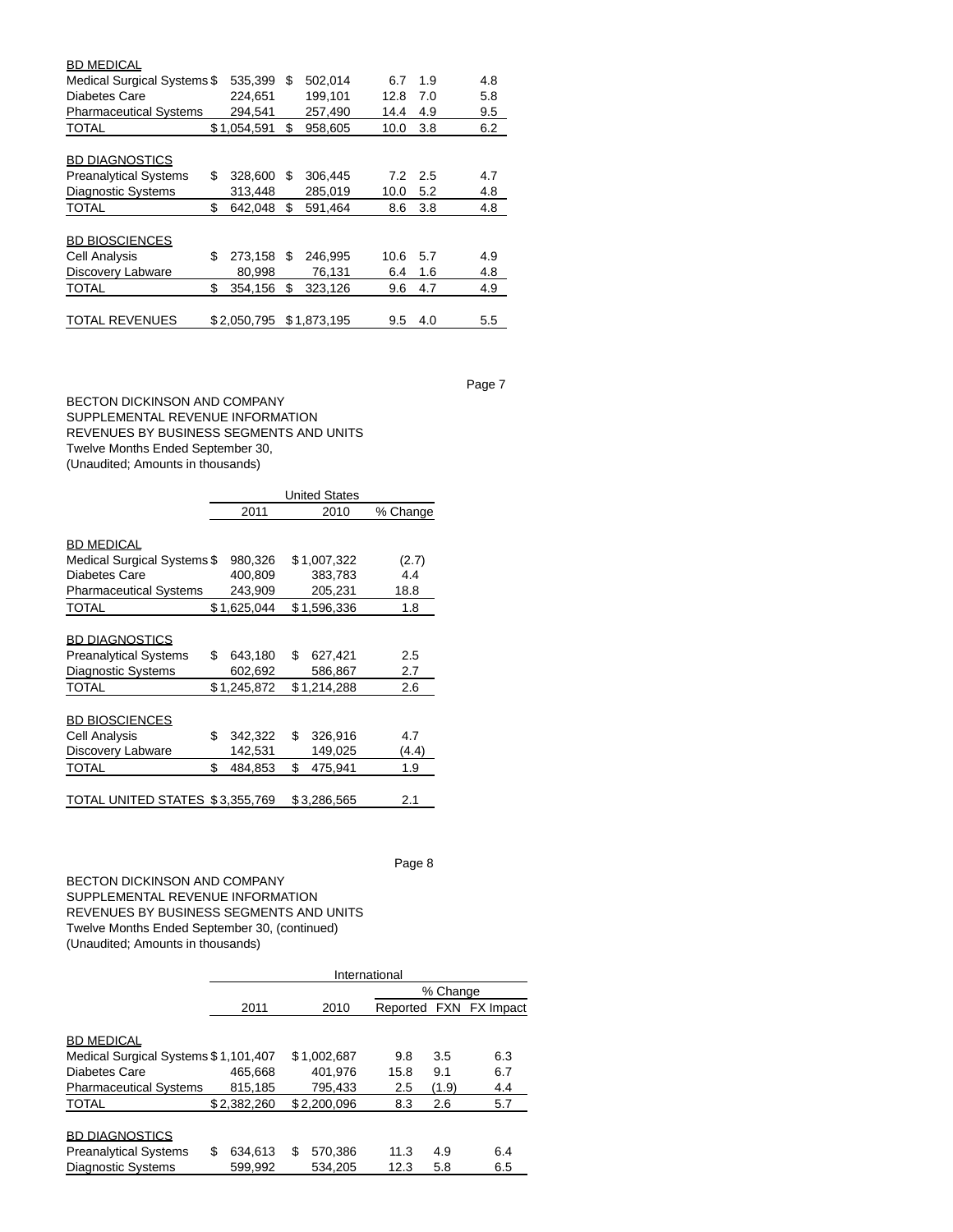| <b>TOTAL</b>                    | \$1,234,605 |   | \$1,104,591 | 11.8 | 5.4 | 6.4 |
|---------------------------------|-------------|---|-------------|------|-----|-----|
| <b>BD BIOSCIENCES</b>           |             |   |             |      |     |     |
| <b>Cell Analysis</b>            | 682,123     | S | 624,322     | 9.3  | 4.0 | 5.3 |
| Discovery Labware               | 174,147     |   | 156,759     | 11.1 | 4.1 | 7.0 |
| <b>TOTAL</b>                    | 856.270     |   | 781.081     | 9.6  | 4.0 | 5.6 |
| TOTAL INTERNATIONAL \$4,473,135 |             |   | \$4,085,768 | 9.5  | 3.6 | 5.9 |

Page 9

Page 10

BECTON DICKINSON AND COMPANY SUPPLEMENTAL REVENUE INFORMATION REVENUES BY BUSINESS SEGMENTS AND UNITS Twelve Months Ended September 30, (continued) (Unaudited; Amounts in thousands)

|                                      | Total       |              |      |          |                        |  |  |  |  |
|--------------------------------------|-------------|--------------|------|----------|------------------------|--|--|--|--|
|                                      |             |              |      | % Change |                        |  |  |  |  |
|                                      | 2011        | 2010         |      |          | Reported FXN FX Impact |  |  |  |  |
|                                      |             |              |      |          |                        |  |  |  |  |
| <b>BD MEDICAL</b>                    |             |              |      |          |                        |  |  |  |  |
| Medical Surgical Systems \$2,081,733 |             | \$2,010,009  | 3.6  | 0.4      | 3.2                    |  |  |  |  |
| Diabetes Care                        | 866,477     | 785,759      | 10.3 | 6.8      | 3.5                    |  |  |  |  |
| <b>Pharmaceutical Systems</b>        | 1,059,094   | 1,000,664    | 5.8  | 2.4      | 3.4                    |  |  |  |  |
| <b>TOTAL</b>                         | \$4,007,304 | \$3,796,432  | 5.6  | 2.3      | 3.3                    |  |  |  |  |
|                                      |             |              |      |          |                        |  |  |  |  |
| <b>BD DIAGNOSTICS</b>                |             |              |      |          |                        |  |  |  |  |
| <b>Preanalytical Systems</b>         | \$1,277,793 | \$1,197,807  | 6.7  | 3.7      | 3.0                    |  |  |  |  |
| <b>Diagnostic Systems</b>            | 1,202,684   | 1,121,072    | 7.3  | 4.2      | 3.1                    |  |  |  |  |
| <b>TOTAL</b>                         | \$2,480,477 | \$2,318,879  | 7.0  | 3.9      | 3.1                    |  |  |  |  |
|                                      |             |              |      |          |                        |  |  |  |  |
| <b>BD BIOSCIENCES</b>                |             |              |      |          |                        |  |  |  |  |
| Cell Analysis                        | \$1,024,445 | S<br>951,238 | 7.7  | 4.3      | 3.4                    |  |  |  |  |
| Discovery Labware                    | 316,678     | 305,784      | 3.6  |          | 3.6                    |  |  |  |  |
| TOTAL                                | \$1,341,123 | \$1,257,022  | 6.7  | 3.2      | 3.5                    |  |  |  |  |
|                                      |             |              |      |          |                        |  |  |  |  |
| <b>TOTAL REVENUES</b>                | \$7,828,904 | \$7,372,333  | 6.2  | 2.9      | 3.3                    |  |  |  |  |

## BECTON DICKINSON AND COMPANY SUPPLEMENTAL REVENUE INFORMATION SAFETY REVENUES (Unaudited; Amounts in thousands)

|                              |          | Three Months Ended September 30. |     |         |      |      |                        |  |  |  |
|------------------------------|----------|----------------------------------|-----|---------|------|------|------------------------|--|--|--|
|                              | % Change |                                  |     |         |      |      |                        |  |  |  |
|                              |          | 2011                             |     | 2010    |      |      | Reported FXN FX Impact |  |  |  |
|                              |          |                                  |     |         |      |      |                        |  |  |  |
| <b>TOTAL SAFETY REVENUES</b> |          |                                  |     |         |      |      |                        |  |  |  |
| <b>United States</b>         | S        | 288.541                          | S   | 282.968 | 2.0  | 2.0  |                        |  |  |  |
| International                |          | 209.209                          |     | 160.396 | 30.4 | 18.5 | 11.9                   |  |  |  |
| <b>TOTAL</b>                 | \$       | 497.750                          | \$. | 443.364 | 12.3 | 7.9  | 4.4                    |  |  |  |
|                              |          |                                  |     |         |      |      |                        |  |  |  |
| <b>BY SEGMENT</b>            |          |                                  |     |         |      |      |                        |  |  |  |
| <b>BD</b> Medical            | S        | 243.521                          | S   | 208.822 | 16.6 | 12.4 | 4.2                    |  |  |  |
| <b>BD Diagnostics</b>        |          | 254,229                          |     | 234.542 | 8.4  | 4.0  | 4.4                    |  |  |  |
| <b>TOTAL</b>                 | \$       | 497.750                          |     | 443.364 | 12.3 | 7.9  | 4.4                    |  |  |  |

| Twelve Months Ended September 30, |      |          |  |                        |  |  |  |
|-----------------------------------|------|----------|--|------------------------|--|--|--|
|                                   |      | % Change |  |                        |  |  |  |
| 2011                              | 2010 |          |  | Reported FXN FX Impact |  |  |  |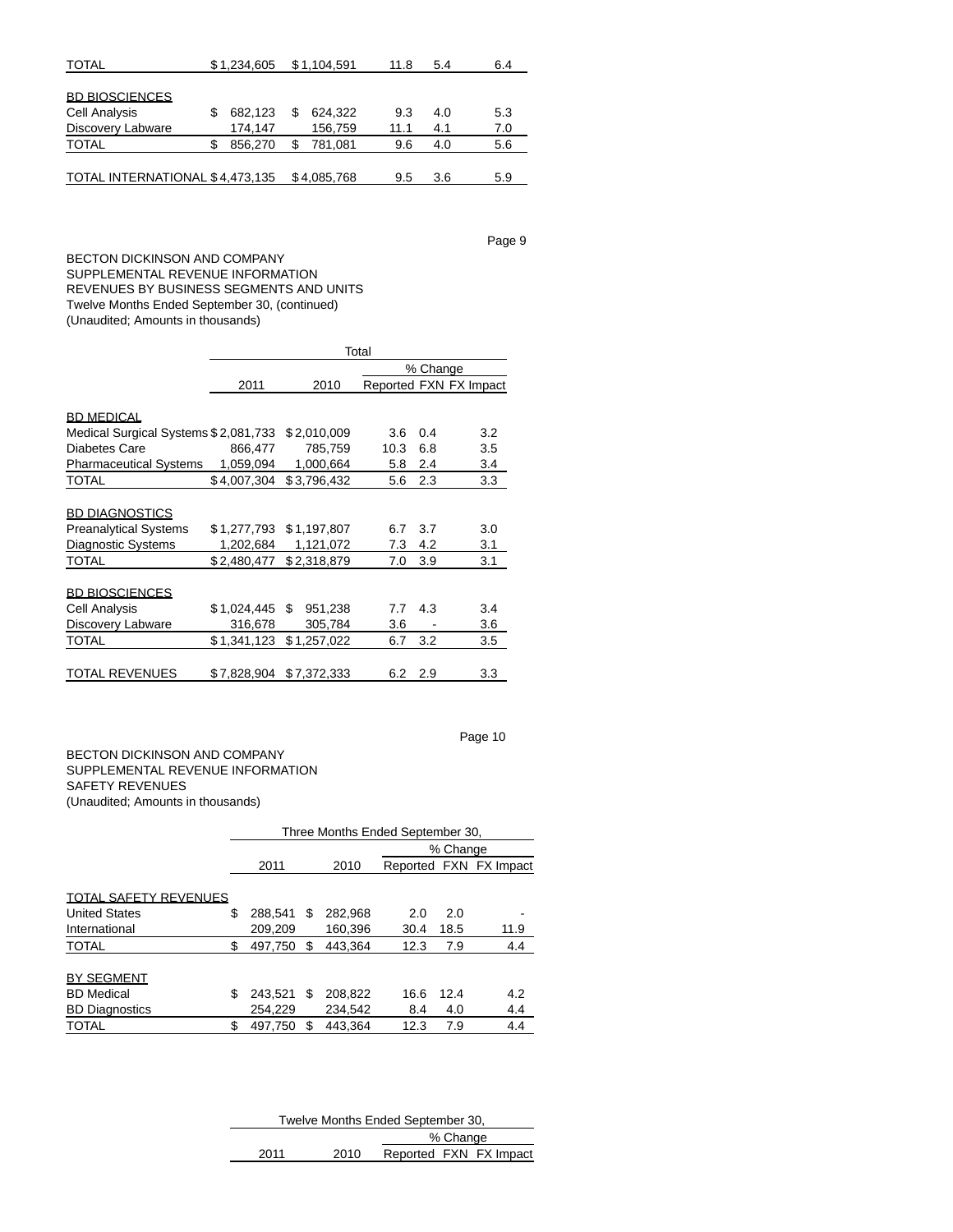| TOTAL SAFETY REVENUES |                         |                    |      |      |     |
|-----------------------|-------------------------|--------------------|------|------|-----|
| <b>United States</b>  | \$1,116,543 \$1,108,431 |                    | 0.7  | 0.7  |     |
| International         | 754.739                 | 621.913            | 21.4 | 13.6 | 7.8 |
| <b>TOTAL</b>          | \$1,871,282 \$1,730,344 |                    | 8.1  | 5.4  | 2.7 |
|                       |                         |                    |      |      |     |
| BY SEGMENT            |                         |                    |      |      |     |
| <b>BD</b> Medical     |                         | 885.156 \$ 819.084 | 8.1  | 5.4  | 2.7 |
| <b>BD Diagnostics</b> | 986,126                 | 911,260            | 8.2  | 5.3  | 2.9 |
| <b>TOTAL</b>          | \$1,871,282 \$1,730,344 |                    | 8.1  | 5.4  | 2.7 |
|                       |                         |                    |      |      |     |

BECTON DICKINSON AND COMPANY SUPPLEMENTAL INFORMATION FY2011 Quarter-to-Date Reconciliation (Unaudited; Amounts in millions, except per share data)

|                                                                                                                                            |          | Three Months Ended September 30,      |                          |        |       |  |  |  |  |  |
|--------------------------------------------------------------------------------------------------------------------------------------------|----------|---------------------------------------|--------------------------|--------|-------|--|--|--|--|--|
|                                                                                                                                            | Reported | Impairment Adjusted Reported Adjusted |                          |        |       |  |  |  |  |  |
|                                                                                                                                            | FY 2011  | Charge (1)                            | FY 2011 FY 2010 % Growth |        |       |  |  |  |  |  |
| Diluted Earnings per Share<br>from Continuing Operations \$1.36                                                                            | S        | 0.03                                  | \$1.39                   | \$1.24 | 12.1% |  |  |  |  |  |
| (1) Represents a non-cash impairment charge resulting from the<br>discontinuance of a research program within the Diagnostic Systems unit. |          |                                       |                          |        |       |  |  |  |  |  |
| All figures rounded. Totals may not add due to rounding.                                                                                   |          |                                       |                          |        |       |  |  |  |  |  |
|                                                                                                                                            |          |                                       |                          |        | Page  |  |  |  |  |  |

BECTON DICKINSON AND COMPANY SUPPLEMENTAL INFORMATION FY2011 Year-to-Date Reconciliation (Unaudited; Amounts in millions, except per share data)

|                                   | Twelve Months Ended September 30, |                              |         |         |         |        |                   |  |  |  |
|-----------------------------------|-----------------------------------|------------------------------|---------|---------|---------|--------|-------------------|--|--|--|
|                                   | Reported                          | Impairment Adjusted Reported |         |         |         |        | Adjusted Adjusted |  |  |  |
|                                   | FY 2011                           | Charge (1)                   | FY 2011 | FY 2010 | Tax (2) |        | FY 2010 % Growth  |  |  |  |
|                                   |                                   |                              |         |         |         |        |                   |  |  |  |
| Diluted Earnings per Share        |                                   |                              |         |         |         |        |                   |  |  |  |
| from Continuing Operations \$5.59 |                                   | 0.03                         | \$5.62  | \$4.90  | \$0.04  | \$4.94 | 13.8%             |  |  |  |

(1) Represents a non-cash impairment charge resulting from the discontinuance of a research program within the Diagnostic Systems unit. (2) Represents a non-cash charge related to healthcare reform impacting Medicare Part D reimbursements.

All figures rounded. Totals may not add due to rounding.

# BECTON DICKINSON AND COMPANY

SUPPLEMENTAL INFORMATION Quarter-to-Date Fiscal 2011 Reconciliation - FX Impact (Unaudited; Amounts in millions, except per share data)

|                                                                 | Three Months Ended September 30, |          |          |    |             |    |            |        |    |                     |        |
|-----------------------------------------------------------------|----------------------------------|----------|----------|----|-------------|----|------------|--------|----|---------------------|--------|
|                                                                 |                                  |          | Adjusted |    | Foreign     |    |            |        |    |                     |        |
|                                                                 | Adjusted                         | Reported | Growth   |    | Currency    |    | FY10 Hedge | Total  |    | <b>Adjusted FXN</b> | FXN    |
|                                                                 | FY 2011                          | FY 2010  | \$       |    | Translation |    | Gain       | FX     |    | Change              | Growth |
| <b>REVENUES</b>                                                 | \$2.051                          | \$1.873  | \$178    | -S | 115         | S. | (11)       | \$103  | \$ | 74                  | 4.0%   |
| Diluted Earnings per Share<br>from Continuing Operations \$1.39 |                                  | \$1.24   | \$ 0.15  |    | 0.08        |    | (0.03)     | \$0.05 | \$ | 0.10                | 8.1%   |

Page 11

Page 13